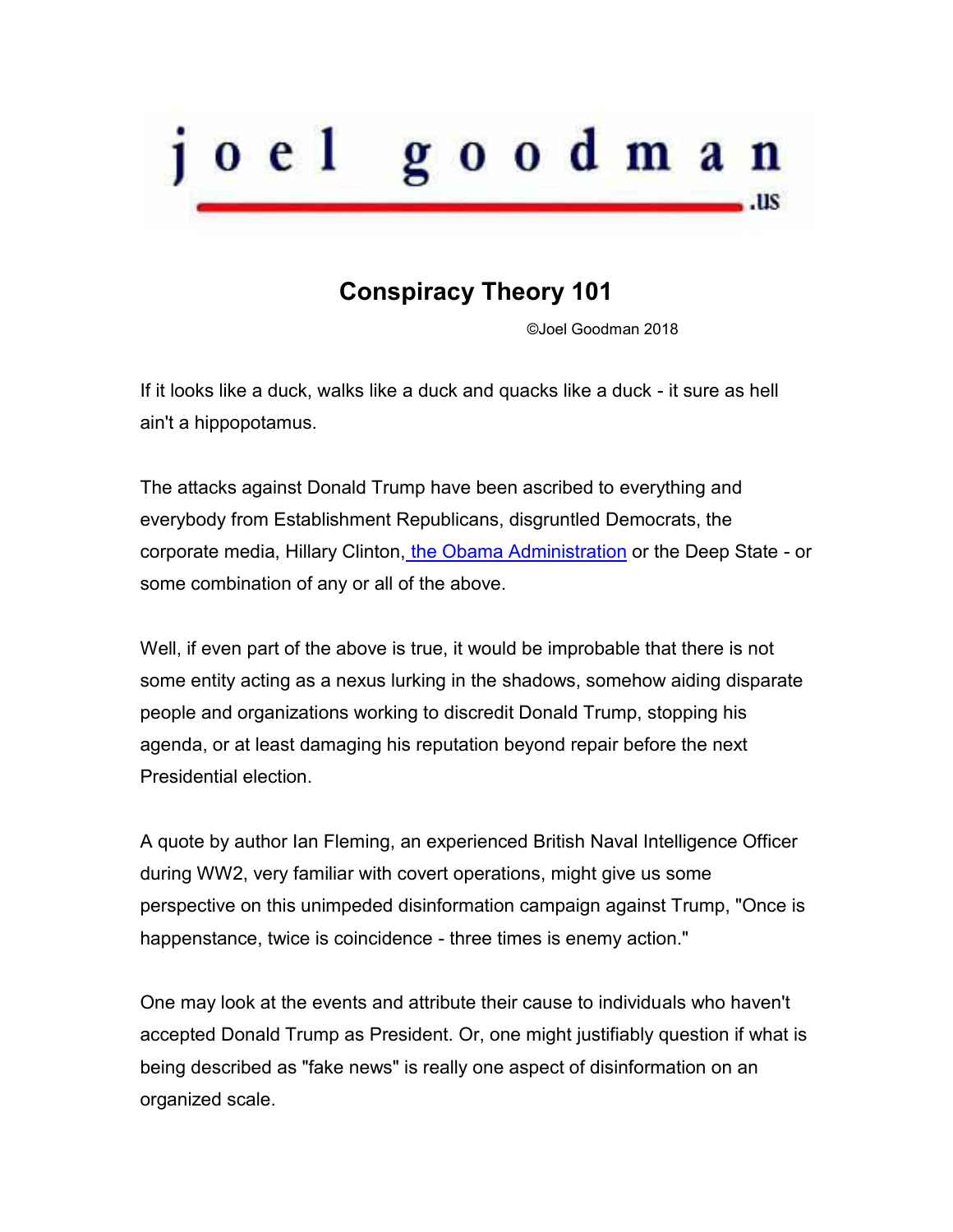Credence must be given to some form of organized force behind this relentless campaign against Trump, because the attacks have come from within the [government a](http://freebeacon.com/politics/obama-admin-loyalists-government-insiders-sabotage-trump-white-house/)s well as from without. The disruption has been fueled by leaks of classified information from every level of government and the administration itself. Additionally, disloyalty that until recently would have appeared inconceivable was evidenced by acting AG Sally Yates' refusal to implement Trump's travel ban, and the support [she received from Andrew Weissman](http://www.breitbart.com/big-government/2017/12/05/robert-muellers-deputy-gushed-over-sally-yates-refusal-to-enforce-trump-travel-ban-i-am-so-proud/) a member of Mueller's investigating team.

The only collusion uncovered in the ongoing DOJ investigation into possible Russia collusion was committed by the Clinton election team, who funded a British agent working with Russian sources to get dirt on Trump, which, while largely suspect, [was most probably used a](http://www.nationalreview.com/article/454909/trump-russia-collusion-fbi-investigation-steele-dossier-hillary-clinton-campaign)s the basis for the FBI to obtain a FISA warrant to spy on Trump.

Steve Bannon, a former White House insider, unexpectedly was quoted in a recent book, severely disparaging the President and his family. Many of the allegations have proven false. The damage, though, was done. A while ago, NBC, a major corporate entity, reported that the American ambassador to Panama resigned, quoting him as saying he could no longer work with the Trump administration. In fact, the ambassador's [notice of resignation](https://townhall.com/tipsheet/mattvespa/2018/01/13/fake-news-no-msnbc-producer-a-u-s-diplomat-didnt-resigned-because-of-trumps-n2433838) was given to the State Department on December 27th, and his resignation was not related to Trump's supposed "Shit hole" remarks. The remarks themselves were reported by Dick Durbin, who has on more than one occasion [been caught lying a](https://townhall.com/tipsheet/mattvespa/2018/01/12/flashback-that-time-dick-durbin-made-up-a-story-about-a-gop-leader-insulting-pre-n2433826)bout statements made at private meetings. But, again, the public's perception of Trump was damaged.

These few episodes are part of a larger, lengthy continuing repetitive pattern, wherein each Trump success is immediately followed by some news story that Trump did something outrageous, which overshadows whatever Trump did that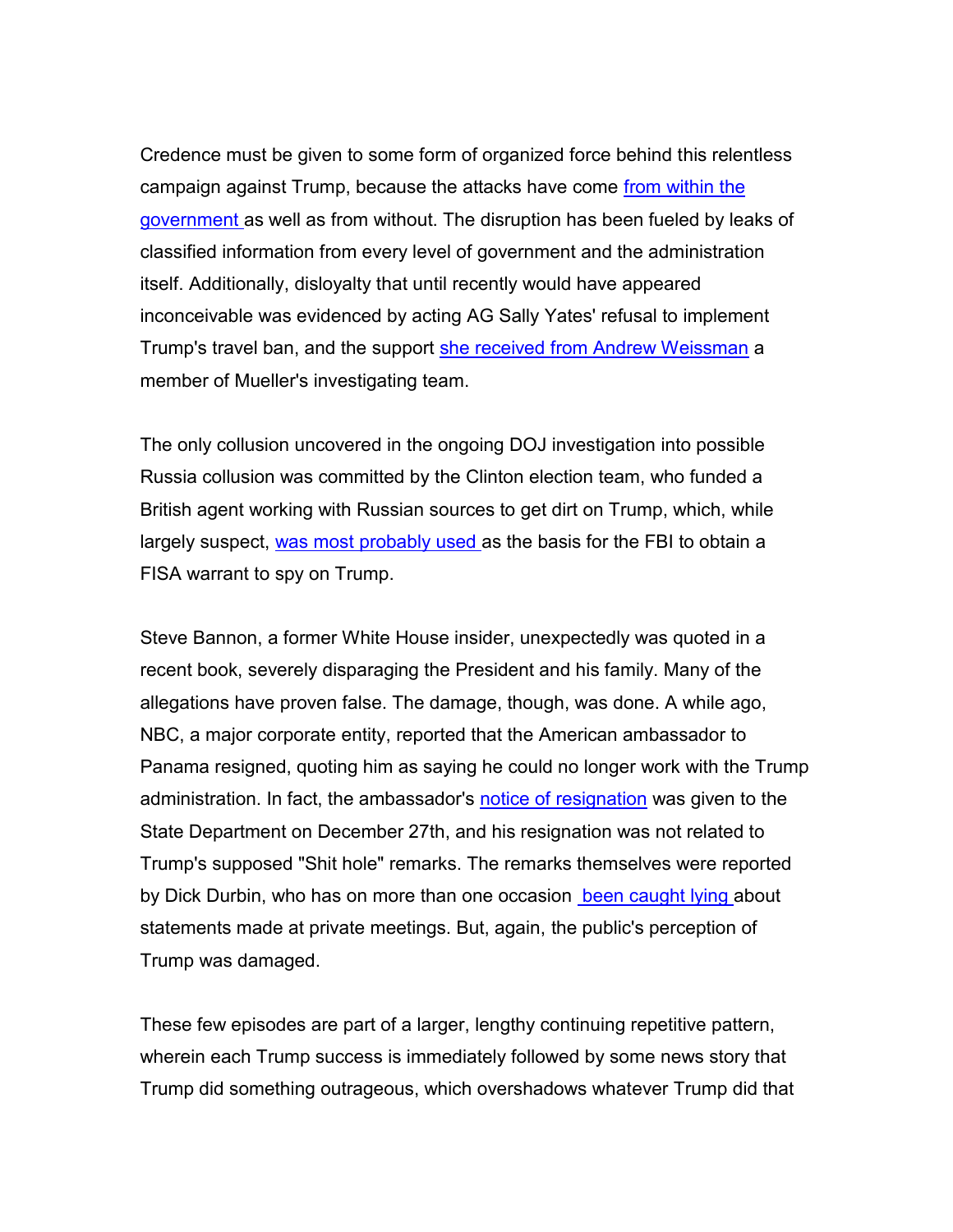was positive. The book and the "shit hole" remarks followed immediately on the heels of good news due to the corporate tax reduction, that the corporations were bringing manufacturing back to the US and giving employees raises and bonuses.

There doesn't appear to be a moment when something good accomplished by the Trump Administration can get decent exposure in the media. This highly predictable repetition takes it out of the arena of happenstance or even coincidence and places it squarely into the arena of enemy action.

At the center of this reputation killing, organization and interpersonal disruption are personnel from the FBI, and their superiors at Justice. For example, FBI investigator **Peter Strzok was dismissed after he sent anti-Trump text messages.** This followed a more questionable event, a meeting of [FBI counterintelligence](http://www.nationalreview.com/article/454909/trump-russia-collusion-fbi-investigation-steele-dossier-hillary-clinton-campaign)  [officials discussing t](http://www.nationalreview.com/article/454909/trump-russia-collusion-fbi-investigation-steele-dossier-hillary-clinton-campaign)he frightening possibility of a Trump presidency.

Taking political sides is not an uncommon practice for the FBI.

Over a period spanning many administrations, the FBI was run by J. Edgar Hoover, who controlled politicians through the use of illegally created potentially compromising dossiers. If it happened once, it could happen again - or it may never have stopped.

The most singularly infamous program created by the FBI was [COINTELPRO](https://en.wikipedia.org/wiki/COINTELPRO) that operated between 1956 and ostensibly ended in 1971. The name is an acronym for Counter Intelligence Program. One of the main goals of Counter Intelligence operations is disruption of enemy capabilities and assets.

The program was aimed at maintaining the status quo. Notable among the targets at the time was The Black Panthers. The operations were covert and consisted of many unconstitutional procedures. But, they were effective.